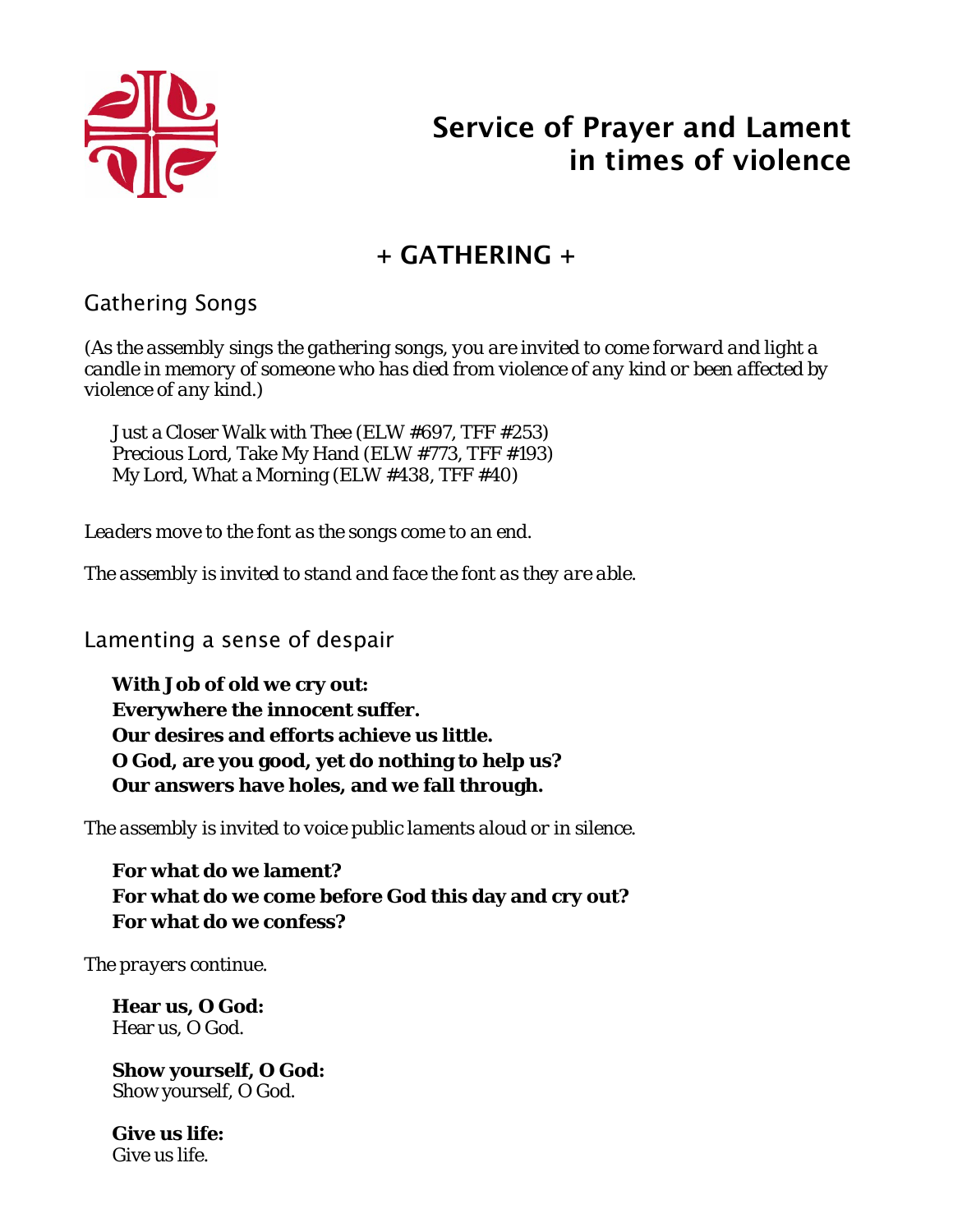#### *Silence is kept.*

**Hear these words, receive their power: The majesty of God the Father undergirds all that is. The mercy of God the Son accepts our despair. The comfort of God the Spirit embraces us in communities of care.**

**Thanks be to God.**  Thanks be to God. Amen.

### Prayer of the Day

**Let us pray.**

**O God, where hearts are fearful and constricted,** 

**grant courage and hope.** 

**Where anxiety is infections and widening,** 

**grant peace and reassurance.** 

**Where impossibilities close every door and window,** 

**grant imagination and resistance.**

**Where distrust twists our thinking,** 

**grant healing and illumination.**

**Where spirits are daunted and weakened,** 

**grant soaring wings and strengthened dreams.** 

**All these things we ask in the name of Jesus Christ,** 

**our Savior.**

Amen.

## $+$  WORD  $+$

## First Reading Isaiah 40:6-11

6A voice says, "Cry out!" And I said, "What shall I cry?" All people are grass, their constancy is like the flower of the field. 7The grass withers, the flower fades, when the breath of the LORD blows upon it; surely the people are grass. 8The grass withers, the flower fades; but the word of our God will stand forever. 9Get you up to a high mountain, O Zion, herald of good tidings; lift up your voice with strength,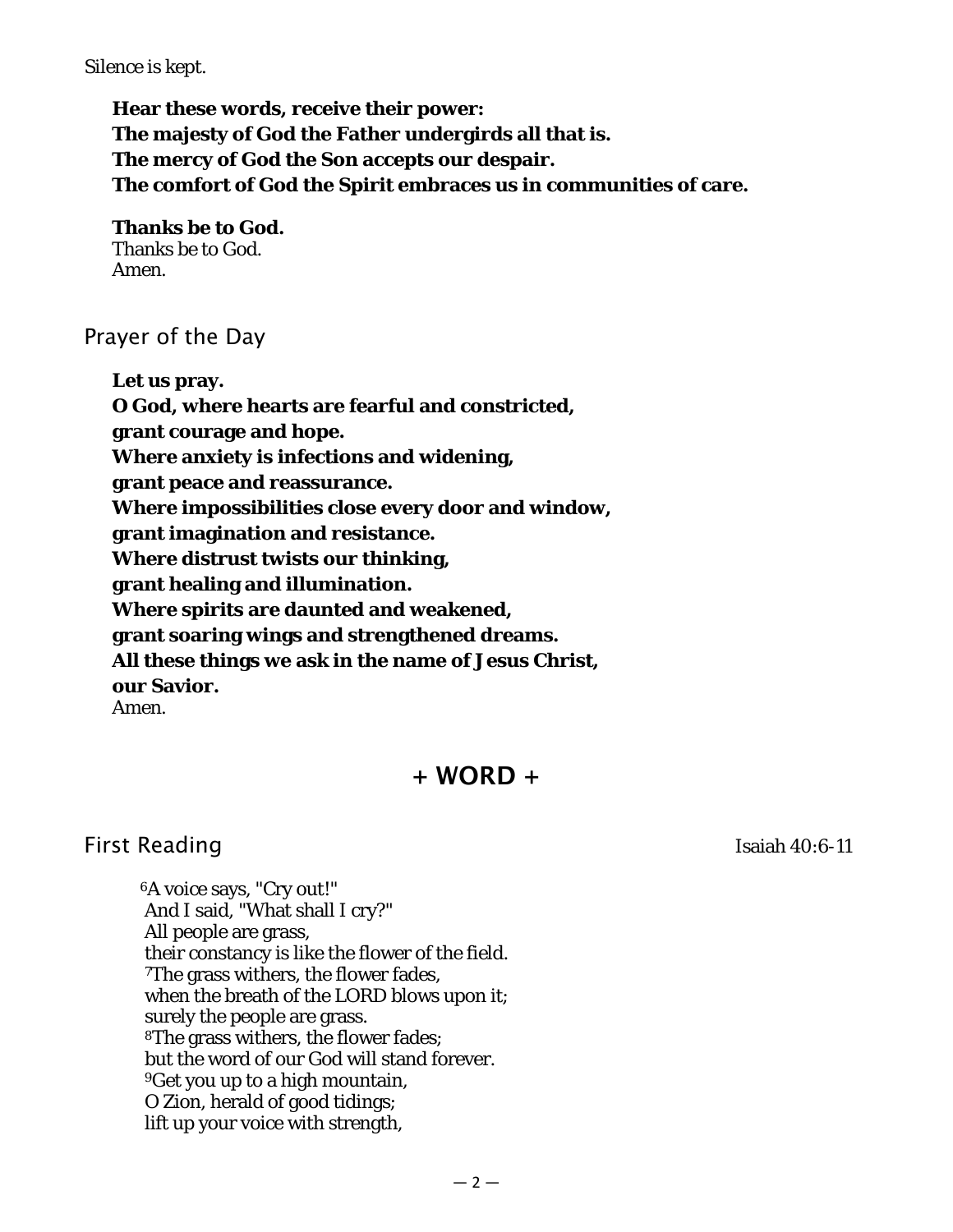O Jerusalem, herald of good tidings, lift it up, do not fear; say to the cities of Judah, "Here is your God!" 10See, the Lord GOD comes with might, and his arm rules for him; his reward is with him, and his recompense before him. 11He will feed his flock like a shepherd; he will gather the lambs in his arms, and carry them in his bosom, and gently lead the mother sheep.

Word of God. Word of Life. **Thanks be to God.**

#### Psalm 13

1How long, O LORD? Will you forget me forever? How long will you hide your face from me? 2How long must I bear pain in my soul, and have sorrow in my heart all day long? How long shall my enemy be exalted over me? 3Consider and answer me, O LORD my God! Give light to my eyes, or I will sleep the sleep of death, 4and my enemy will say, "I have prevailed"; my foes will rejoice because I am shaken. 5But I trusted in your steadfast love; my heart shall rejoice in your salvation. 6I will sing to the LORD, because he has dealt bountifully with me.

Word of God. Word of Life. **Thanks be to God.**

## Second Reading Ephesians 4:25–5:2

25So then, putting away falsehood, let all of us speak the truth to our neighbors, for we are members of one another. 26Be angry but do not sin; do not let the sun go down on your anger, 27and do not make room for the devil. 28Thieves must give up stealing; rather let them labor and work honestly with their own hands, so as to have something to share with the needy. 29Let no evil talk come out of your mouths, but only what is useful for building up, as there is need, so that your words may give grace to those who hear. 30And do not grieve the Holy Spirit of God, with which you were marked with a seal for the day of redemption. 31Put away from you all bitterness and wrath and anger and wrangling and slander, together with all malice, 32and be kind to one another, tenderhearted, forgiving one another, as God in Christ has forgiven you.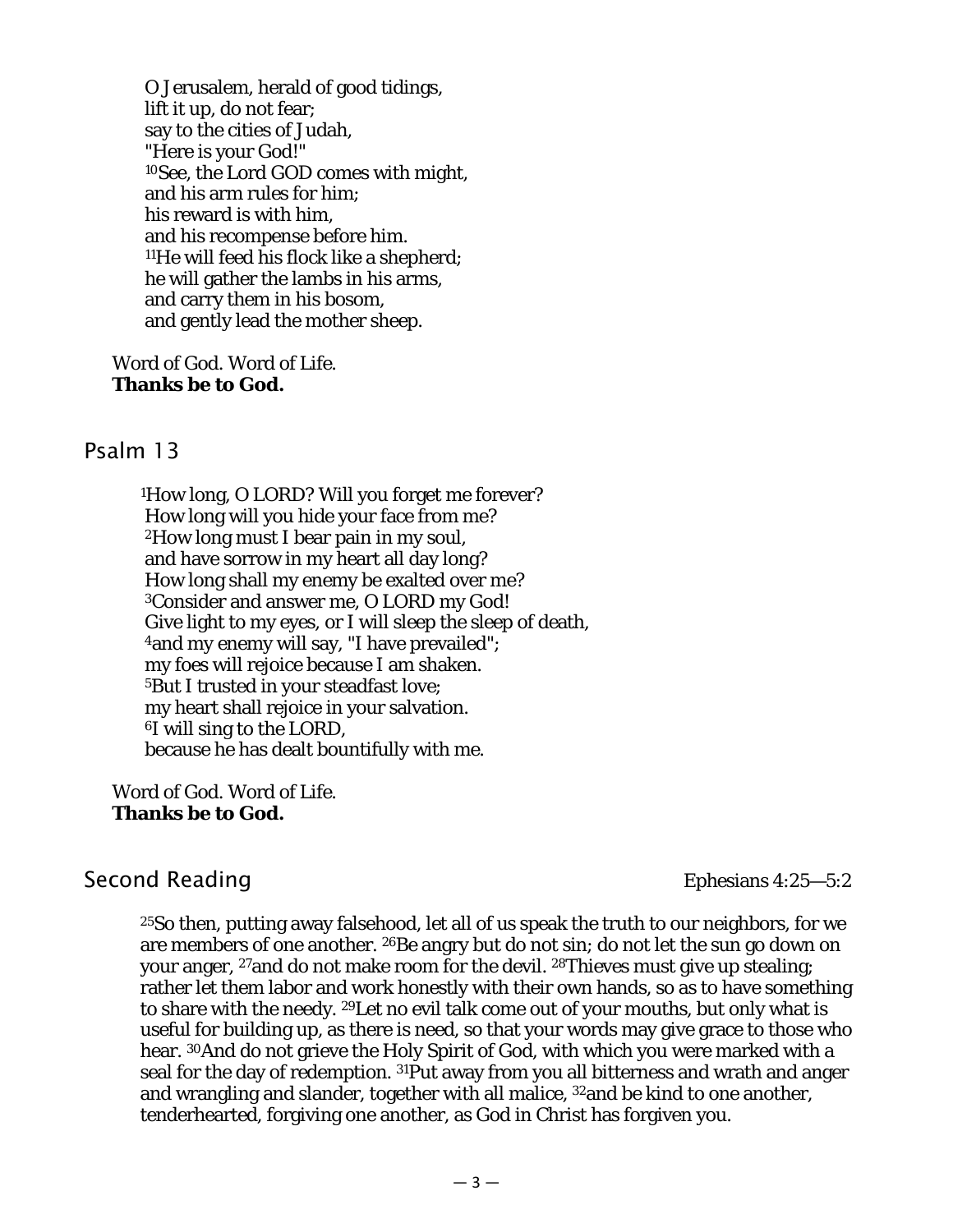<sup>1</sup>Therefore be imitators of God, as beloved children, <sup>2</sup>and live in love, as Christ loved us and gave himself up for us, a fragrant offering and sacrifice to God.

Word of God. Word of Life. **Thanks be to God.**

Gospel Matthew 5:1-12

#### **The holy gospel according to Matthew.**

Glory to you, O Lord.

1When Jesus saw the crowds, he went up the mountain; and after he sat down, his disciples came to him. 2Then he began to speak, and taught them, saying:

- 3"Blessed are the poor in spirit, for theirs is the kingdom of heaven.
- 4"Blessed are those who mourn, for they will be comforted.
- 5"Blessed are the meek, for they will inherit the earth.
- 6"Blessed are those who hunger and thirst for righteousness, for they will be filled.
- 7"Blessed are the merciful, for they will receive mercy.
- 8"Blessed are the pure in heart, for they will see God.
- 9"Blessed are the peacemakers, for they will be called children of God.
- 10"Blessed are those who are persecuted for righteousness' sake, for theirs is the kingdom of heaven.
- 11"Blessed are you when people revile you and persecute you and utter all kinds of evil against you falsely on my account
- 12Rejoice and be glad, for your reward is great in heaven, for in the same way they persecuted the prophets who were before you.

### **The gospel of the Lord.**

Praise to you, O Christ.

## Meditation

*Silence follows. The silence in marked by the ringing of a bell.*

Hymn

*The assembly stands and joins in singing.*

There is a Balm in Gilead (ELW #614, TFF #185)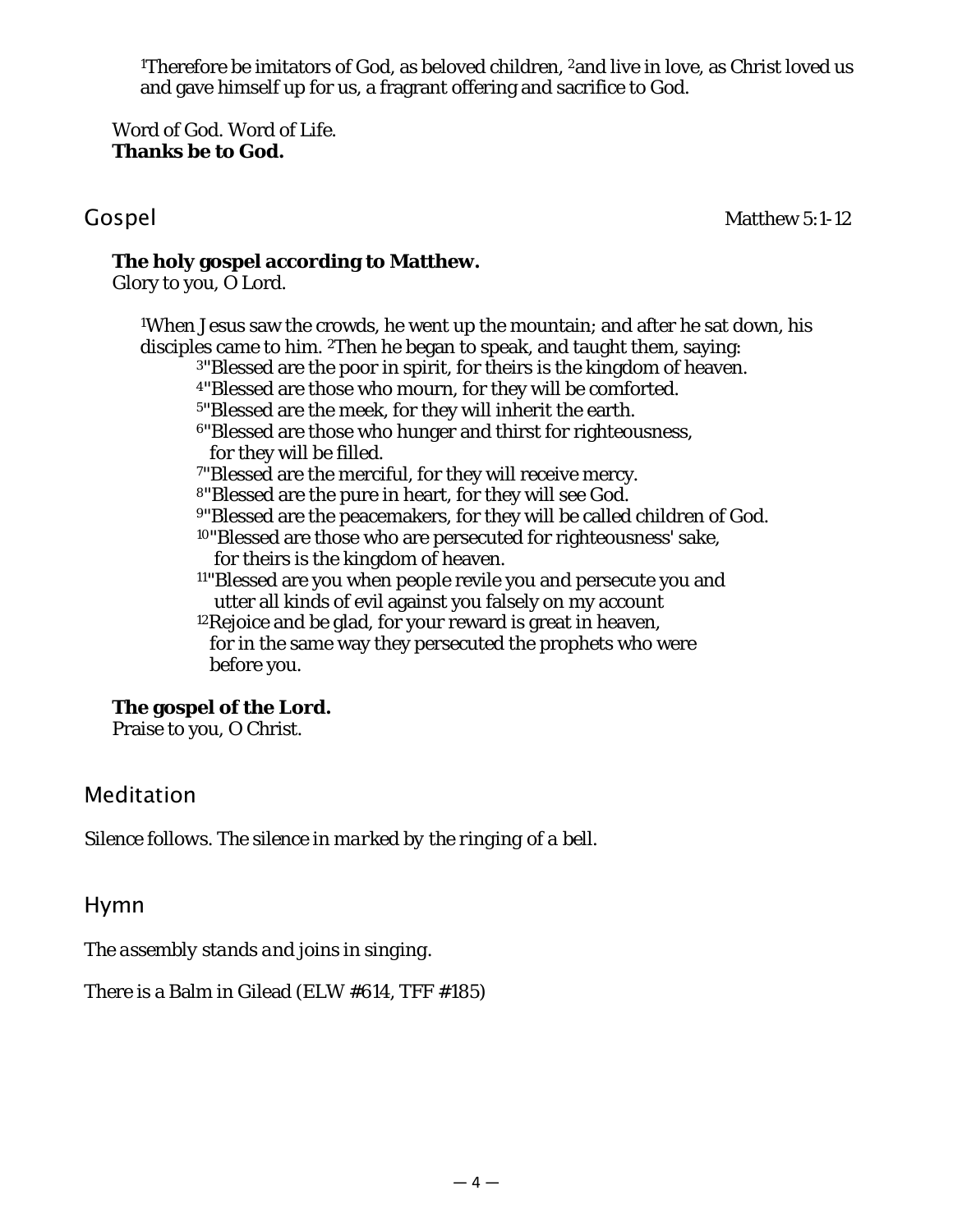### Prayers of Intercession *The assembly begins and ends the prayers by singing:*

Lord, Listen to Your Children Praying (ELW #752, TFF #247)

#### **The Lord be with you.**

And also with you. **Let us pray. God our deliver, whose approaching birth still shakes the foundations of our world, may we so wait for your coming with eagerness and hope that we embrace without terror the labor pangs of the new age. Lord in your mercy**, hear our prayer.

**Christ our victim, whose beauty disfigured and whose body torn upon the cross; open wide your arms to embrace our tortured world, especially the victims who were injured and for the families mourn the deaths of the many who were killed in Las Vegas, Nevada, that we may not turn away our eyes, but abandon ourselves to your mercy. Lord in your mercy,** hear our prayer.

**God whose Holy name defies our definition, but whose will is known in freeing the oppressed, make us to be one with all who cry for justice; that we who speak your praise may struggle for your truth. Lord in your mercy**, hear our prayer.

**O God our disturber, whose speech is pregnant with power and whose word will be fulfilled; may we know ourselves unsatisfied with all that distorts your truth, and make our hearts attentive to your liberating voice. Lord in your mercy,** hear our prayer.

**O God who brought us to birth, and in whose arms we die, we give thanks for those saints who moved, and breathed, and had their being among us and now find rest in you. Lord in your mercy,** hear our prayer.

**O God you have called your servants to ventures of which we cannot see the ending, by paths as yet untrodden, through perils unknown. Give us faith to go out with good courage, not knowing where we go, but only that your hand is leading us and your love supporting us; through Jesus Christ our Lord.**  Amen.

### Lord's Prayer

#### **Lord, remember us in your kingdom and teach us to pray.**

Our Father in heaven, hallowed be your name, your kingdom come, your will be done, on earth as in heaven. Give us today our daily bread. Forgive us our sins as we forgive those who sin against us. Save us from the time of trial and deliver us from evil. For the kingdom, the power, and the glory are yours, now and forever. Amen.